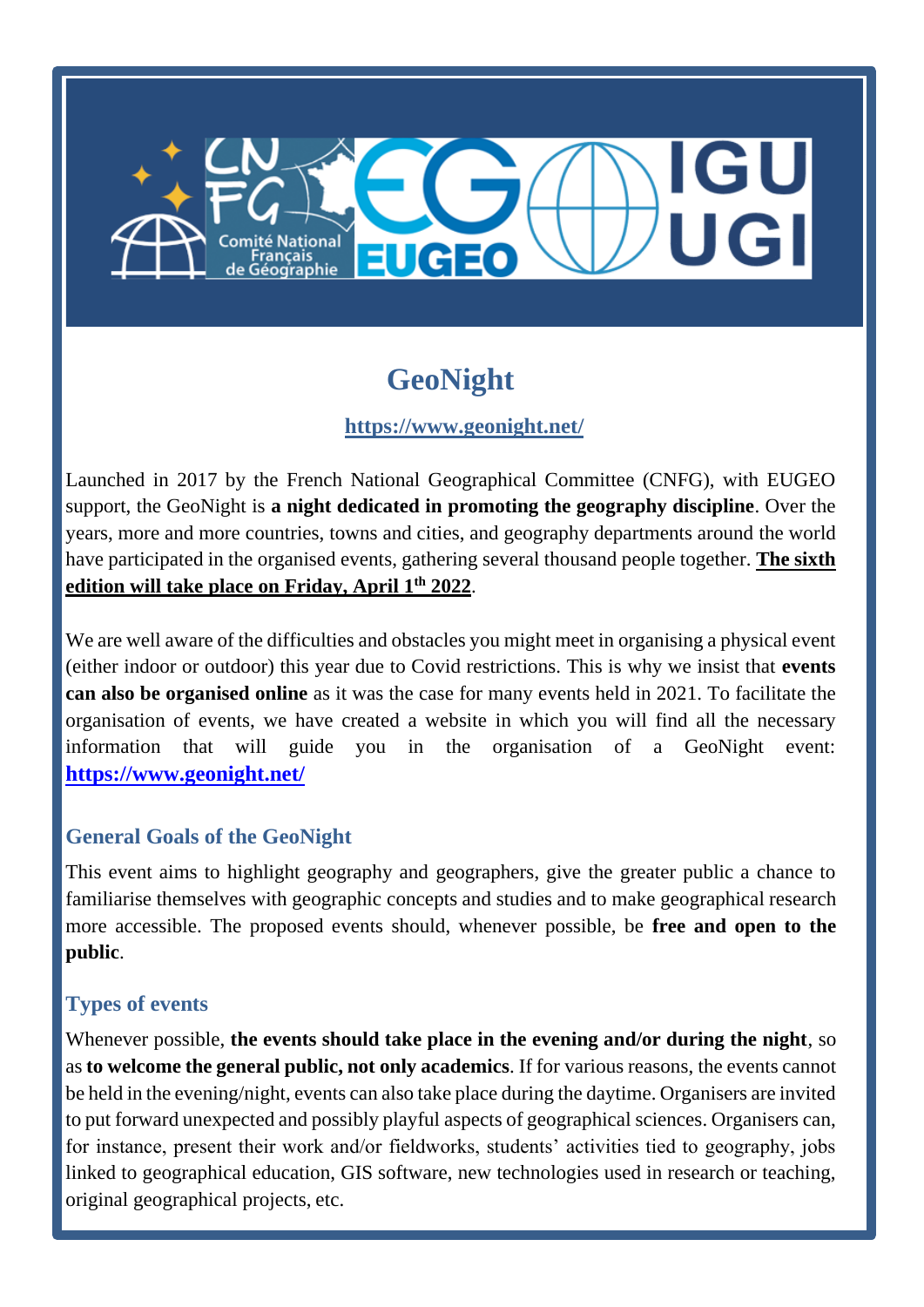Events could be organised:

- **Indoor**: lecture rooms, public buildings (museums, bars and cafés, restaurants, etc.) Suggestions of events: workshops, conferences, exhibitions, radio talk-shows, movie showings, buffets, multi-sensorial geographical drawing and mapping, games, performances, etc.
- **Outdoor**: small fieldtrips, urban walks, bike rides, tours, technology demonstrations, games, orienteering, etc.
- **Online**: lectures, podcasts, posters or photos competition, virtual urban walks (using available software), geography quizzes, etc.

#### **General organisation**

The spirit of the GeoNight relies in all events being organised in a decentralised manner, from logistic and financial standpoints. The goal is to accentuate the creativity of local initiatives and the variety of people, institutions, and associations concerned and who/which would like to participate. The size of the event has no boundaries and greatly depends on the resources available (time, people, finances, etc.). Local organisers can set up a small geographical café or a short thematic walk through the city, or put together a larger event involving many scientific facets. Over the past four years, participating geography departments and cities have organised a vast array of events, either physically or virtually: from international to neighbourhood scales.

#### **Involvement: No time? Don't worry!**

Don't have time to be entirely involved in the organisation of a GeoNight event? Do not worry! Delegate the different tasks to colleagues and students at your university or school, local student associations, etc. In previous events, academics did not hesitate to entrust student associations with the organisation of the events. It is particularly important that you (or your local organising team/delegates) communicate about the organised event. In addition, it is important to pass the general information on to us via our website: [https://www.geonight.net/propose-an-event-for](https://www.geonight.net/propose-an-event-for-the-2022-geonight-edition/)[the-2022-geonight-edition/](https://www.geonight.net/propose-an-event-for-the-2022-geonight-edition/)

Prior to the approval of you proposition as a GeoNight event, the organizing committee and/or your national coordinators will evaluate your proposition. This "light verification" allows us to ensure that the proposed event(s) fit with the GeoNight's main rules and that they are not commercial initiatives.

#### **Costs of organising events**

Since the spirit of GeoNight relies on openness and flexibility, if you need to use some budget, it can be maintained at a low level. Locations can be outside, in cultural or academic institutions, or in cafés, online, and in places that organisers do not necessarily have to rent.

Ask your research labs, universities, associations, or sponsors if they can lend you technical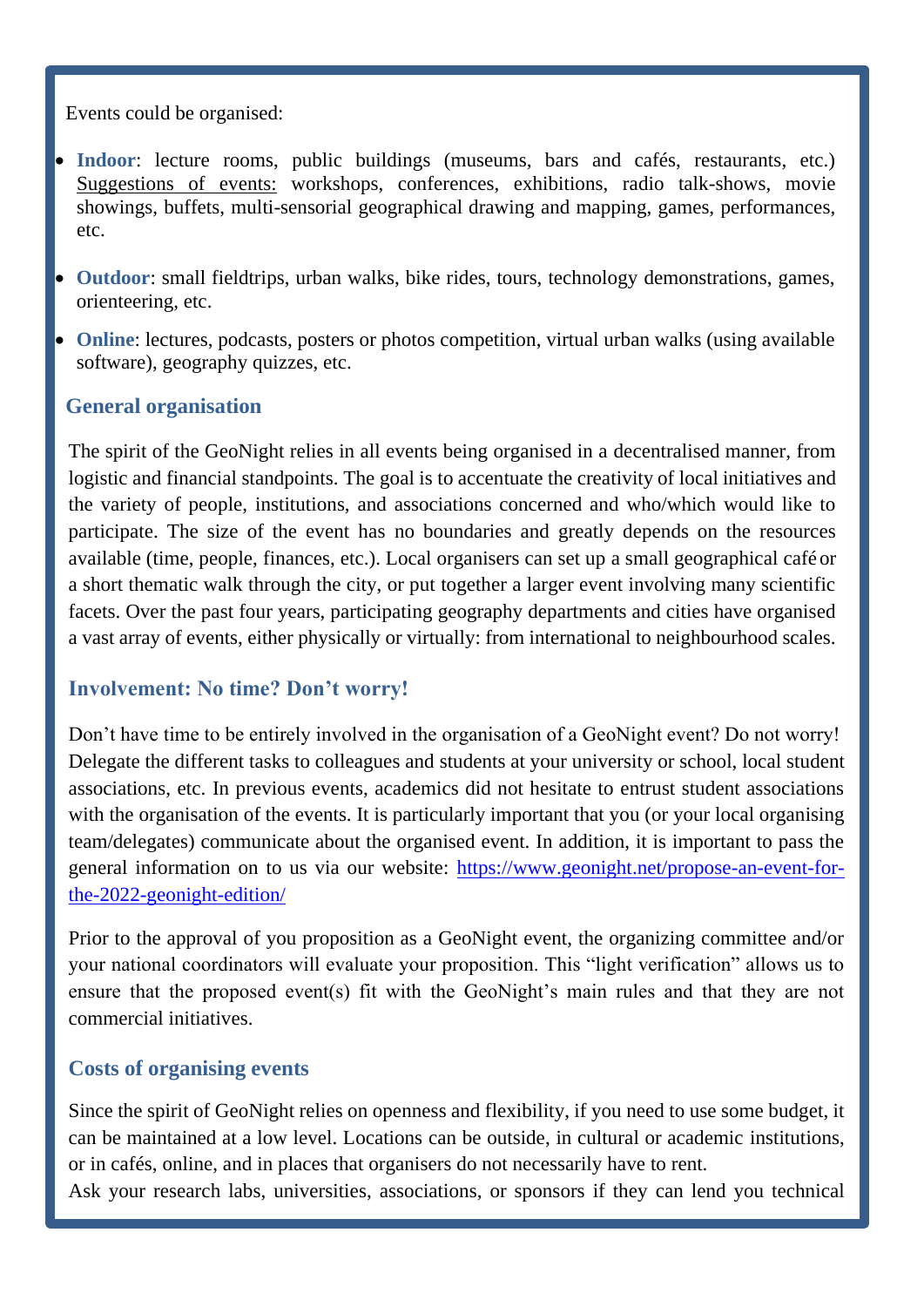materials. Students and associations can volunteer to help with logistics and assistance to the public. Communication via social media costs nothing; use them! However, the local organizers will pay possible costs such as security or sanitary matters, so we suggest you utilize research labs or local/national intuitions and contact possible sponsors, or ask for public subsidies, which would in turn give more visibility to your event.

It should be emphasised that these costs also accumulate strong benefits: people get to change their ideas on what geography is and what geographers do, more people can get involved (more students and more professional stakeholders, etc.), and let's not forget the pleasure we have in spending time together and living a diverse and amazing geography!

### We are here to help!

You and your institution want to contribute to the international success of GeoNight but you don't know where to start or how to proceed? A small international organizing committee (https://www.geonight.net/organizing-committee/) is set up to coordinate some steps, give pieces of advice, and to communicate about the events; but mostly the job is done by local organisers, in order to keep things simple!

Contacts: alexis.alamel@univ-lille.fr tabusi@unistrasi.it

Interested in glancing last years' events organised in many universities, geography departments and cities? Go to see the following website: http://www.eugeo.eu/component/content/article/7notizie/99-nuitgeo-geonight-2020.html

You can also find the map of the events organized in 2019 following this link: http://umap.openstreetmap.fr/it/map/world-map-of-the-geonights-2019 294736#3/20.39/-3.69

# GeoNight: April 1st, 2022

https://www.geonight.net/